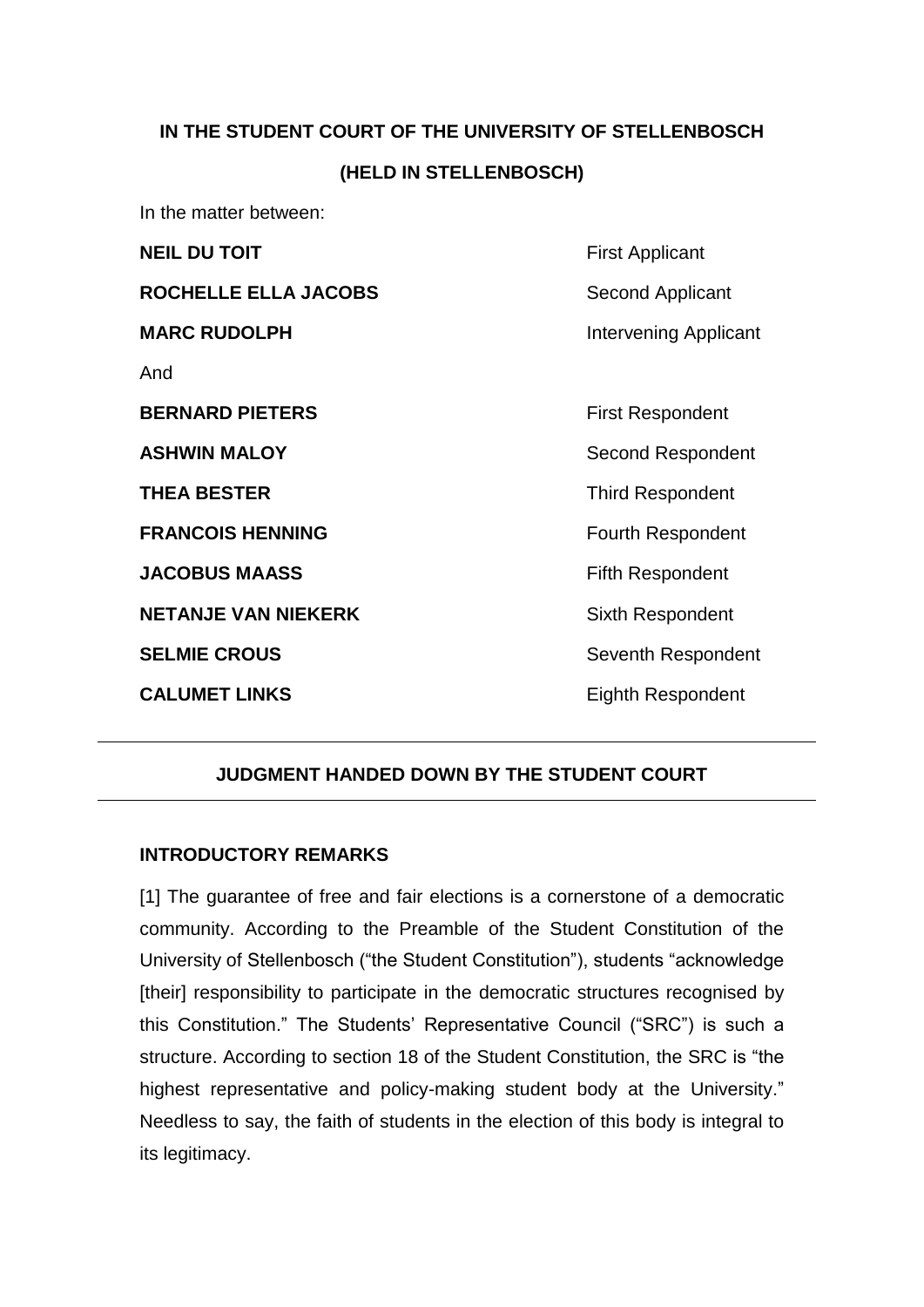[2] From the outset, it is worth clarifying a fundamental point: the Student Court, as another democratic structure recognised by the Student Constitution, consists of students (elected in terms of section 56 of the Student Constitution). Section 55 of the Student Constitution states that "[t]he Student Court functions as an administrative tribunal; and is independent and subject only to this Constitution, which the Court must apply impartially and without fear, favour or prejudice." The Student Court also "determines its own procedure, with due consideration of the rules of natural justice and the need for the Student Court to be accessible", according to section 65 of the Student Constitution. These functions are fulfilled with objectivity, transparency, and in the utmost good faith.

[3] The matter before the Court has presented various challenges, which have made it particularly difficult for this Court to come to a final order: firstly, the urgent nature of the application; secondly, the fact that Respondents 1 to 7 were neither present at the hearing on 1 August 2016 nor the subsequent return date on 16 August 2016; thirdly, the report submitted by the Eighth Respondent in his capacity as the Election Convenor; and, finally, noncompliance with this Court's interim order by Respondents 1 to 8.

[4] It is against this background that the Court needs to find an outcome that is in the best interests of the student constituency of Stellenbosch University. This requires a balancing of the rights and responsibilities of Respondents 1 to 7, the Election Convenor, the SRC candidates and the entire body of voters. In order for the Court to do this, it is necessary to consider the facts that gave rise to the interim order and, subsequently, the final order.

[5] It must be pointed out at this stage that the former "Seventh Respondent", Roderick Leonard, is no longer a party to these proceedings.

#### **JURISDICTION**

[6] Section 26(2)(e) of the Higher Education Act 101 of 1997 requires every higher education institute to establish a Students' Representative Council. Stellenbosch University falls within the definition of "higher education institute"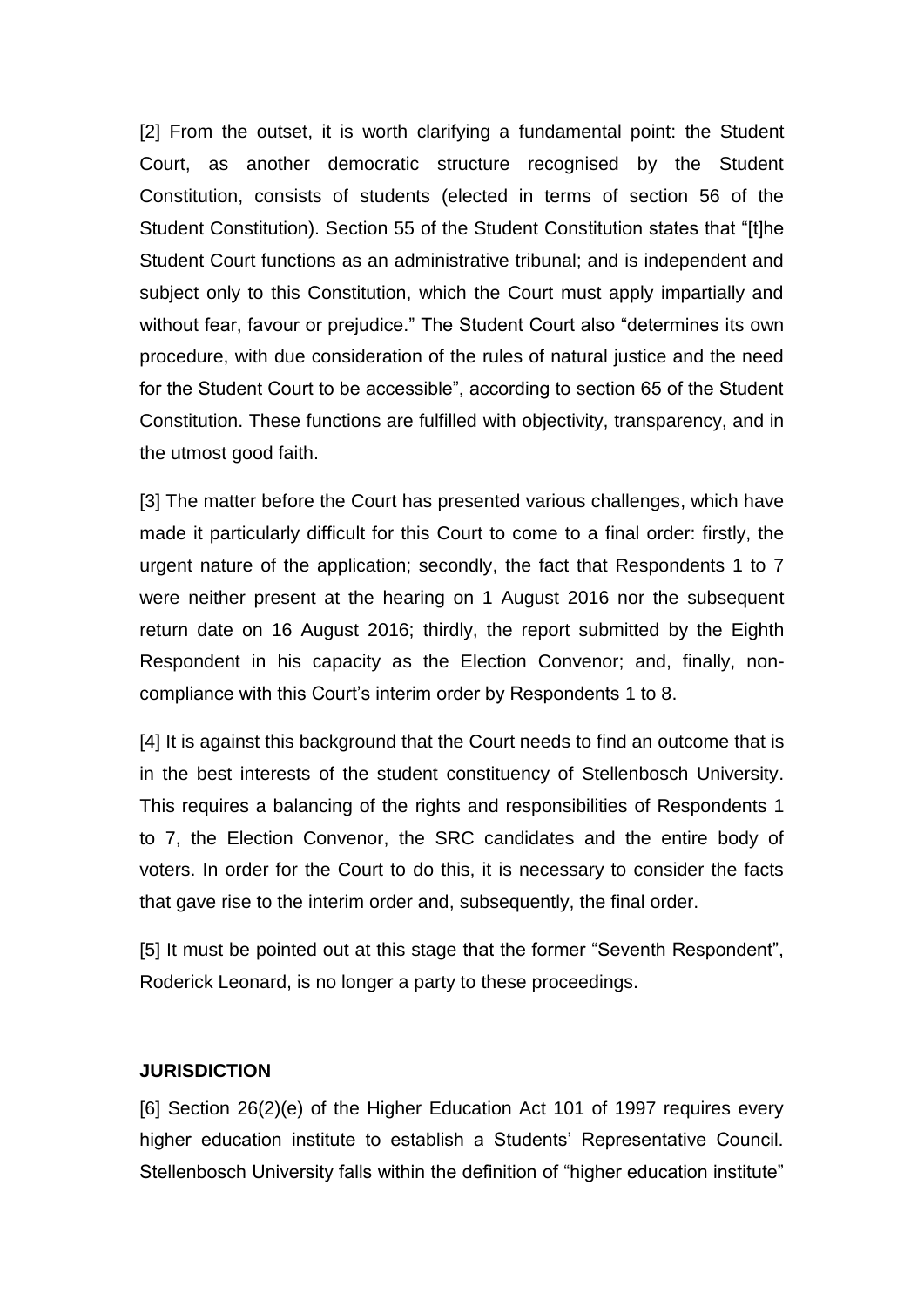contained in the Act. Section 35 stipulates that the "establishment and composition, manner of election, term of office, functions and privileges of the students' representative council of a public higher education institution must be determined by the institutional statute and the institutional rules".

[7] The Institutional Statute of Stellenbosch University prescribes in section 49 that "[t]he Constitution of the Student Union prescribes the membership, composition and manner of election of the SRC." Section 2(2) of the Student Constitution confirms that "any references in other documents to the 'Student Union Constitution of Stellenbosch University' refer to this document". The Student Court is a creature of the Student Constitution. In terms of Chapter 3 of the Student Constitution, the SRC is established.

[8] Jurisdiction of this Court is then established in section 62 of the Student Constitution, provides that:

"The Student Court has the power to –

- (a) give an interpretation, or to confirm the interpretation of a party before the Court, regarding –
	- (i) this Constitution; or
	- (ii) any empowering provision in terms of which a student body or a member of a student body exercises power;
- (b) decide on the constitutionality of any action or omission of a student body or a member thereof;
- (c) review any decision of a student body or a member thereof whereby the rights or legitimate expectations of a student or group of students are materially and adversely affected;
- (d) make a final decision regarding any matter where the parties consent to the jurisdiction of the Court; and
- (e) decide on all other matters which this Constitution places under the jurisdiction of the Student Court."

# **FACTS OF THE CASE**

[9] On the morning of 1 August 2016 at 00:41 and 00:51 respectively, the Eighth Respondent received complaints from the First Applicant that Respondents 1 to 7 had contravened the SRC election rules. According to the Eighth Respondent in the subsequent Report submitted to the Court, he was asleep at those times. At 04:45 on that same morning, the First and Second Applicants also filed their Founding Papers with this Court.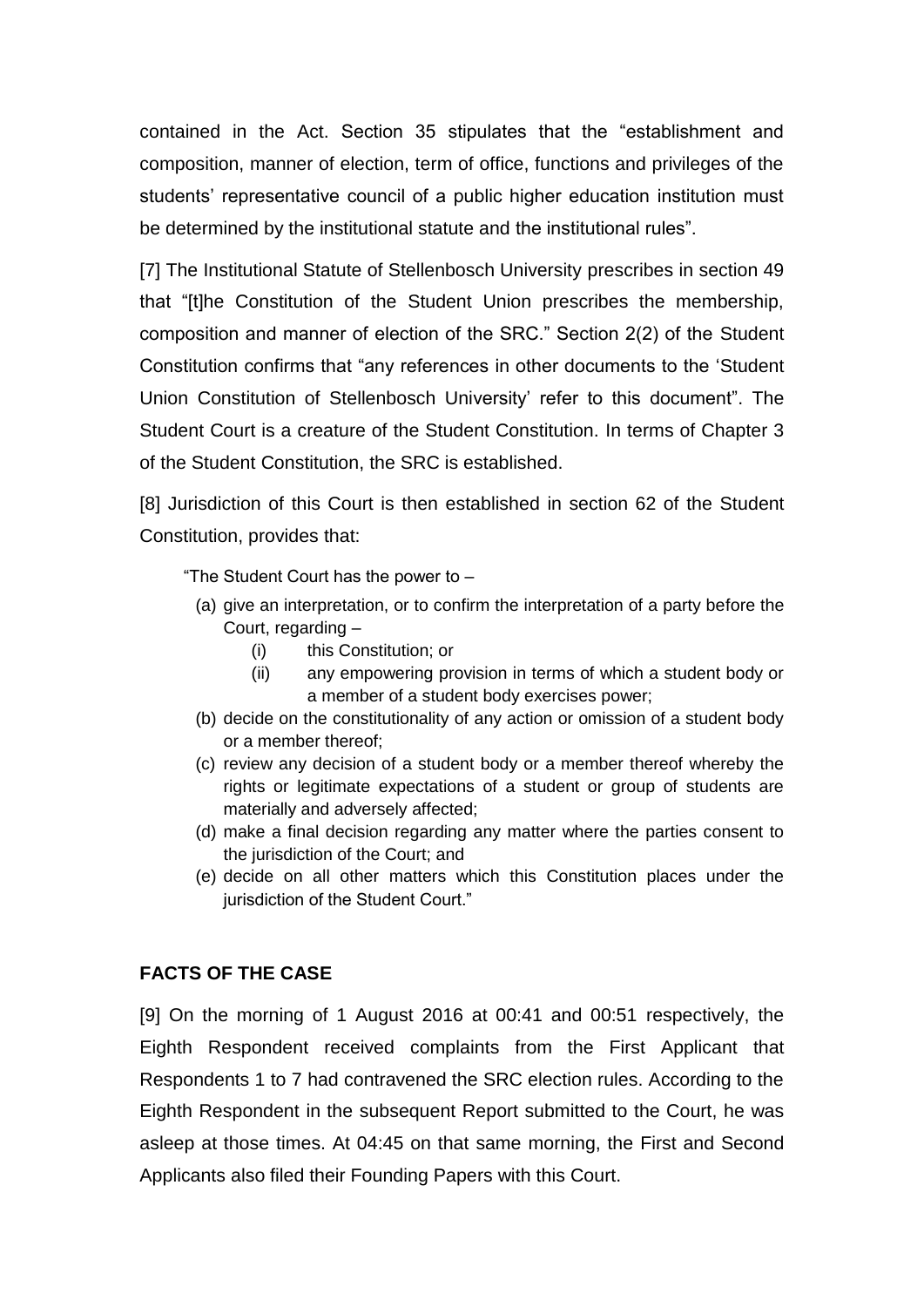[10] Upon receiving the application and due to the urgent nature of the matter, the Court initiated proceedings by acknowledging receipt of the Founding Papers via e-mail. The Court then notified the Respondents and parties with a material interest in the matter, of the place and the time of a hearing, as per section 65(2)(a) of the Student Constitution. The Court informed the parties via e-mail sent at 12:20 that the matter was set down for urgent hearing on 1 August 2016 at 16:00 in Room 2027 of the Old Main Building.

[11] During the course of these arrangements, the First Applicant – under no instruction of this Court – served the papers on as many of the Respondents as he could physically find, and mistakenly informed them that the matter was going to be heard on 2 August 2016. The First Applicant confirmed to the Court via e-mail at 13:43 that "[he and the Second Applicant] had in error notified the respondents that the hearing would be [on 2 August] but [they were] notifying [Respondents 1 to 7] of the error." The First Applicant tried to rectify the situation by notifying the Respondents that the date and time of the hearing was, in fact, 1 August at 16:00, as per the e-mail sent to the parties by this Court.

[12] The legal advisers of Respondents 1 to 7 informed the Court at about 14:59 on 1 August 2016 that:

"3. It is our instructions that on or about 12h30 our client was handed a physical copy of a notice of motion indicating that a hearing will be held on 2 August 2016 at 16h00.

4. On or about 13h30 yet another notice was handed to our clients, this time indicating that a hearing will be held on even date at 16h00.

5. Taking the abovementioned into consideration it is clear that our client is not awarded sufficient time to prepare its case and answer to the allegations. Taking the discrepancies in date and time into consideration our client is not in a position to participate in the proceedings and reserves the right to take any decision made on review. Our client will approach court on an urgent basis if need be and will use this correspondence for an appropriate cost order against all concerned, and in their personal capacity if need be.

6. Take note that our client is prepared to attend the proceedings as initially scheduled for 2 August 2016 at 16h00."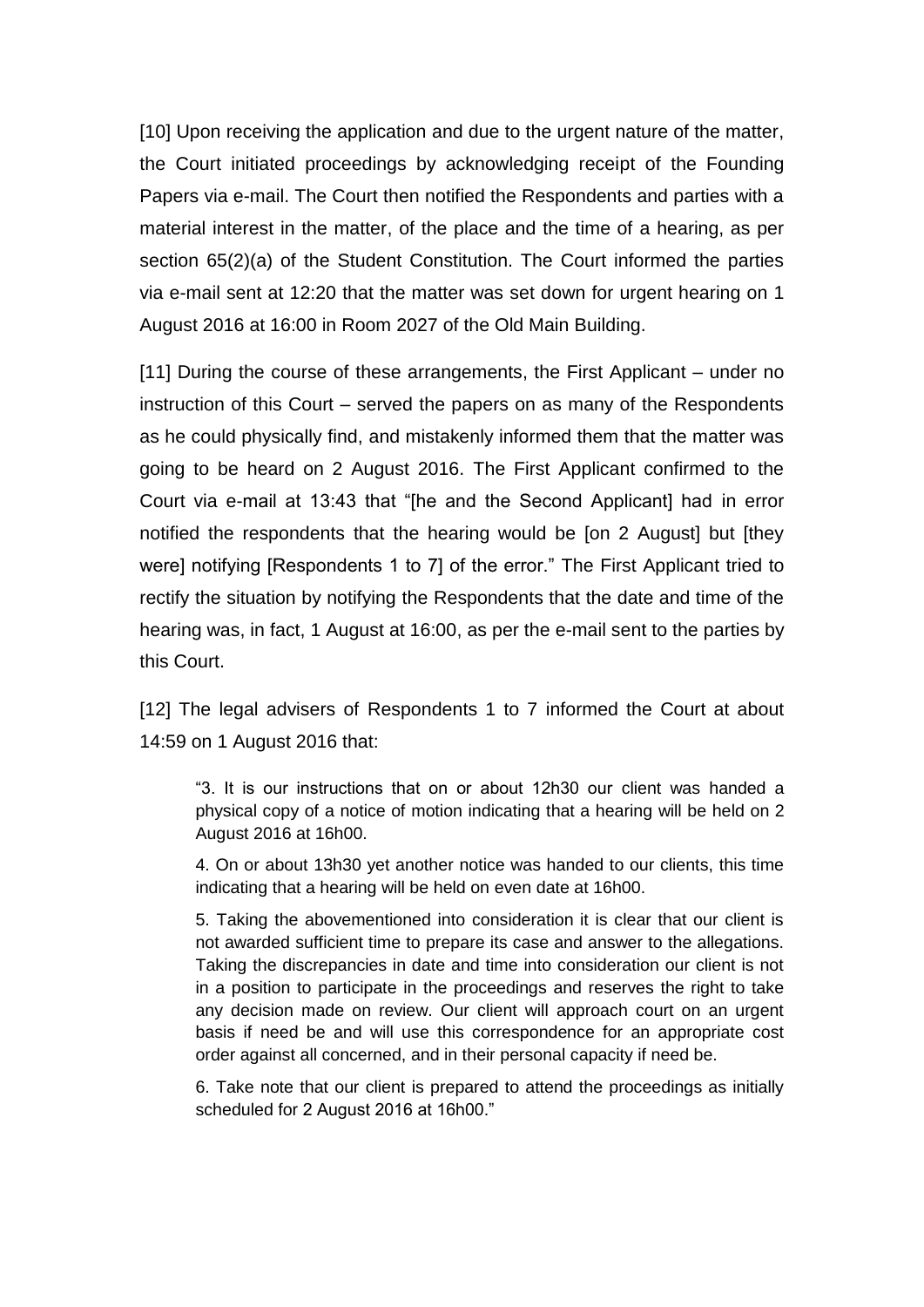[13] During this time, the Court received an intervening application from the Intervening Applicant.

[14] Owing to the urgent nature of the proceedings, which will be discussed in greater detail later, the matter was heard on 1 August as planned and communicated by the Student Court, but in the absence of Respondents 1 to 7. The Court adopted an inquisitorial approach in the proceedings. Of the Respondents, only the Eighth Respondent (the Election Convenor) was present.

#### *Interim Order*

[15] Based on the facts before the Court presented by the Applicants and the Eighth Respondent, an interim order was handed down. The prayer of the Applicants was for the candidature of Respondents 1 to 7 to be declared invalid on grounds of contravention of election rules pertaining to campaign posters, campaigning in the Neelsie and failure to attend caucus events. All of these grounds were discussed at length in the Founding Papers of the Applicants.

[16] A strong case was made to this Court that there had been irregularities relating to the campaigns of Respondents 1 to 7 in the election procedure. However, as fairness to all parties was of the utmost importance, this Court held in its interim order that Respondents 1 to 7 should only be suspended, as opposed to being disqualified, and that the SRC 2016/2017 elections, due to commence on 2 August, should be postponed in the interest of fairness to all.

[17] In terms of the interim order, the recommencement of the SRC election process was made subject to the fulfilment of the following conditions: an investigation into the compliance of Respondents 1 to 7 with Schedule 1 of the Student Constitution by the Election Committee referred to item 2(1) of Schedule 1 of the Student Constitution; a formal report pertaining to, *inter alia,*  campaign posters, electioneering, monetary limits and attendance of caucuses, compliance with the Election Rules and the Student Constitution, compiled by the Election Committee and presented to the Court for ratification within 5 (five) academic days; and ratification of this report, to be made public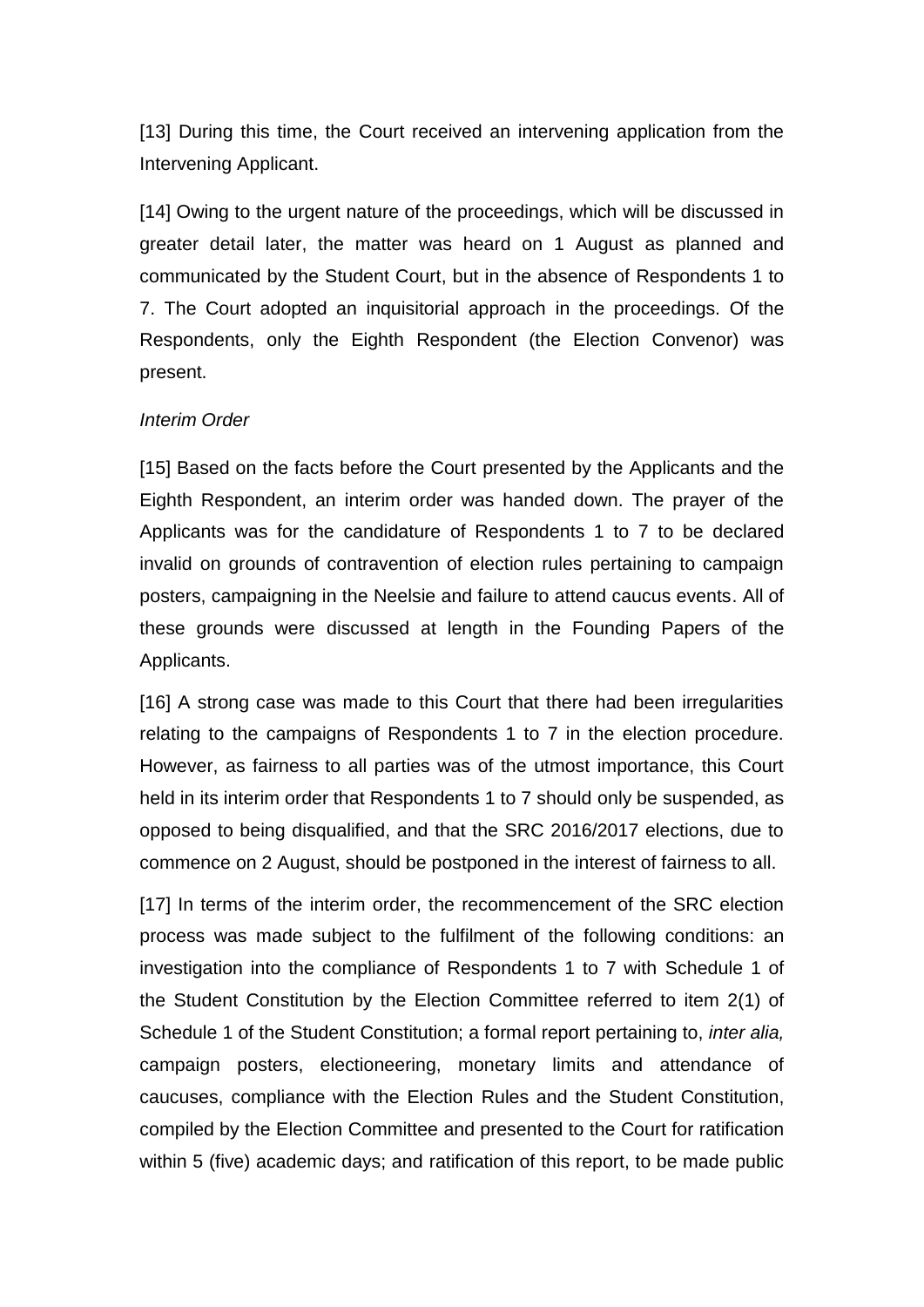by the Court. This Court also ordered that all SRC election campaign posters not satisfying the requirements prescribed by election rules should be removed by 17:00 on Tuesday, 2 August 2016.

[18] The rationale of the suspension of the candidature of Respondents 1 to 7 in the 2016/2017 SRC elections ordered by this Court in paragraph 7 of its interim judgment was to give the Election Convenor an opportunity to fully investigate the allegations brought by the Applicants in respect of the election campaigns of all candidates, whether or not they had at that point contravened any election rules. The reason for the Court ordering this investigation by the Election Convenor is due to the fact that the EC is in a better position to investigate, due to his integral knowledge of the election process. A further aim of this investigation was to give the Respondents 1-7 the opportunity to state their case. The Court fully understood that such a report would be crucial to enable it to make a final order.

#### *Report by the Election Convenor*

[19] The Eighth Respondent (the Election Convenor) submitted his report to the Student Court on 5 August 2016 at 14:20. In it, the Eighth Respondent acknowledges that no investigation was conducted.

[20] The Eighth Respondent thus failed to follow the interim order of the Court, which ordered that he produce a formal report pertaining to, *inter alia*, campaign posters, electioneering, monetary limits and attendance of caucuses, compliance with the Election Rules and the Student Constitution. Without this report, the Court acknowledged the pressing need to give all parties a final opportunity to make submissions and have their side heard before a final order was handed down, as this was not addressed at all by the Eighth Respondent. It must be emphasised that this was the reason for setting down a return date, which was communicated to all parties via e-mail as being 12 August 2016 at 16:00.

[21] The Court called for submissions from all interested parties. and consequently received submissions from four of the 2016/2017 SRC candidates whose election campaigns were also put on hold, as well as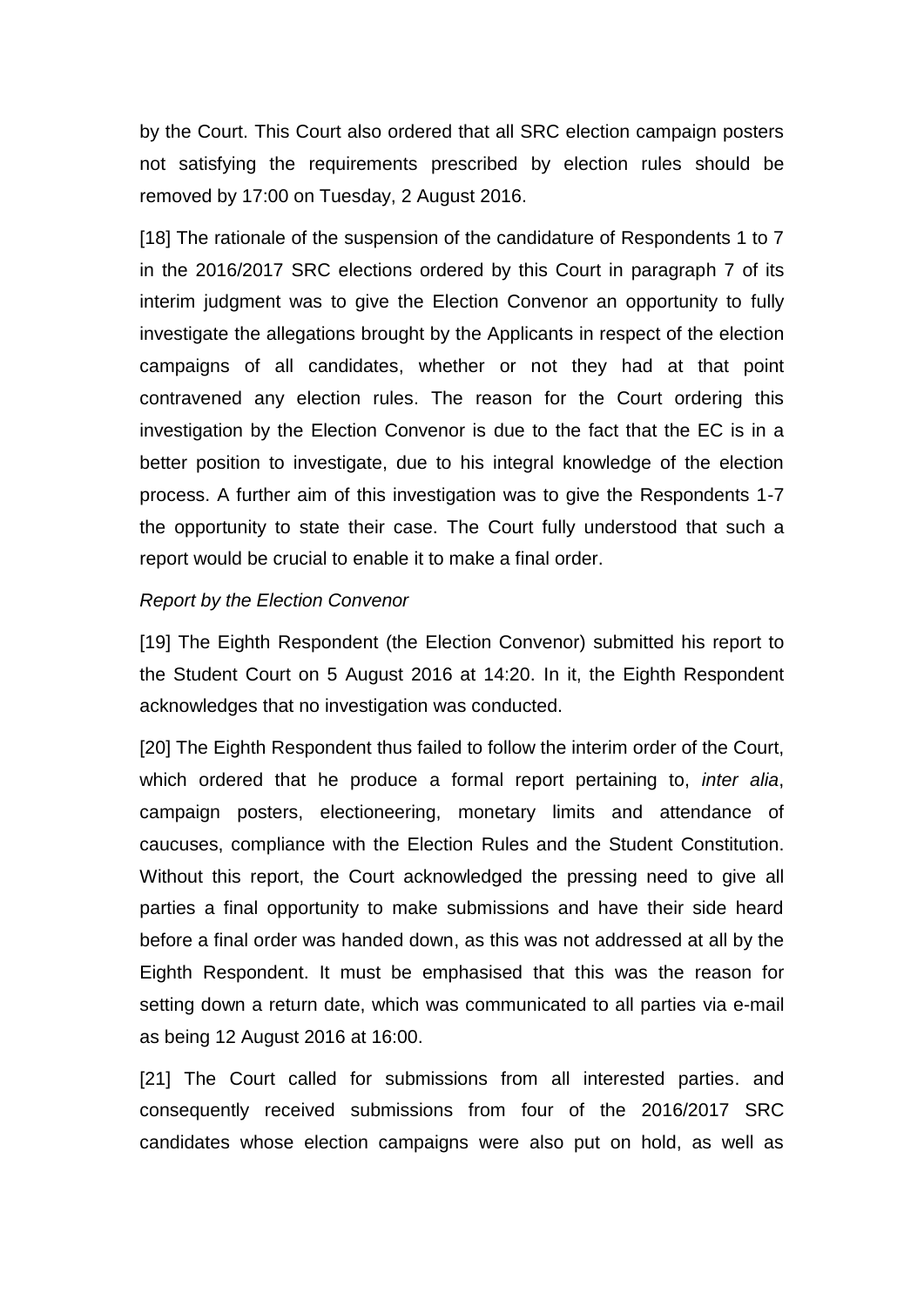further submissions from the Applicants. No submissions were made by Respondents 1 to 7.

[22] However, with all set for proceedings to commence on the afternoon of 12 August, the Student Court received an urgent, detailed letter at 11:24 from the legal advisers of Respondents 1 to 7, stating that "[their] clients [would] not afford these unlawful proceedings any semblance of legitimacy by attending the further 'hearing' [that] afternoon". The aim of the second sitting was specifically to enable the Court to hear both sides before making a final order. As this letter conflicted with the aim of the Court, this Court then made the decision to postpone the proceedings scheduled for 16:00 that afternoon in order to consider the letter and its implications.

#### *Return date*

[23] On the afternoon of 12 August 2016 at 15:56, the Student Court communicated to all parties via e-mail that the return date had been postponed to 16 August at 17:15.

[24] In response to the Court's call for submissions, the Applicants brought to the attention of the Court further alleged violations of the electoral rules by Respondents 1 to 7, as well as alleged breaches of the interim order. Examples of the alleged procedural irregularities include insults to the Rector's Management Team, failure to remove contraband posters, continued campaigning and contempt for this Court and the Electoral Convenor.

[25] At this hearing, the Student Court again adopted an inquisitorial approach in order to unpack properly the submissions presented related to procedural irregularities.

# **CLARIFICATION OF THE INTERIM ORDER HANDED DOWN BY THIS COURT**

# *Urgent nature of proceedings*

[26] Complaints pertaining to SRC elections must be lodged with the Election Convenor, according to item 26(1) of Schedule 1 of the Student Constitution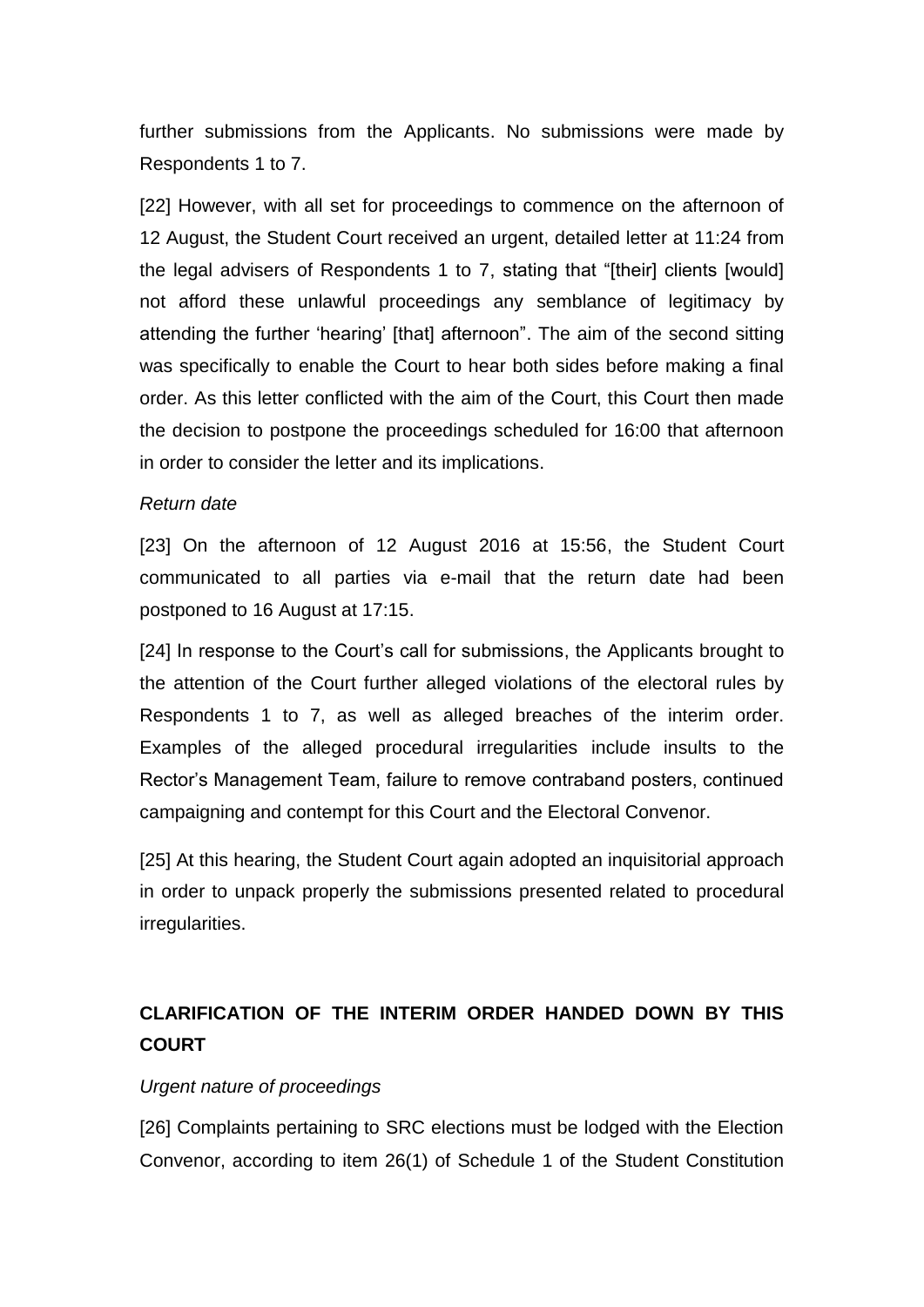of Stellenbosch University. The Convenor then has 24 hours to announce their decision.

[27] In this instance, the First and Second Applicants lodged such complaint with the Eighth Respondent on 1 August 2016. Owing to the fact that the SRC 2016/2017 elections were due to commence on 2 August, the First and Second Applicants then also sent an urgent application to the Student Court in accordance with item 26(2) of Schedule 1 of the Student Constitution. This item states that:

"Any complaint about the running of the election, including any aspect that may jeopardise the freedom or fairness of the election, and any decision or failure to make a decision by the Election Convenor(s), must be lodged with the Student Court –

- (a) within a reasonable time;
- (b) before the third  $(3<sup>rd</sup>)$  University day (inclusive) after the announcement of the results; and
- (c) in accordance with the results of the Student Court."

[28] The Court is obliged under item 26(3)(a) to "handle such complaint with necessary speed if harm will otherwise result". Item 26(3)(b) then directs the Court to "consider the complaint against the principles of a free and fair Student Representative Council election that promotes representivity and participation."

[29] An analysis of item 26(2) states that the Student Court may be approached in two situations. The first is where the complaint has to do with "any aspect that may jeopardise the freedom and fairness of the elections", and the second is where the complaint is against "any decision or failure to make a decision by the Election Convenor(s)." It is thus clear that this court has jurisdiction over matters that are in the interest of free and fair elections.

[30] The first jurisdictional ground is not triggered only after the Election Convenor has made a decision, but is a self-standing jurisdictional ground. If it is shown to the court or is clear from the facts of the case that the complaint pertains to any aspect that may jeopardise the freedom and fairness of the elections, the Student Court may hear the matter, regardless of the stage that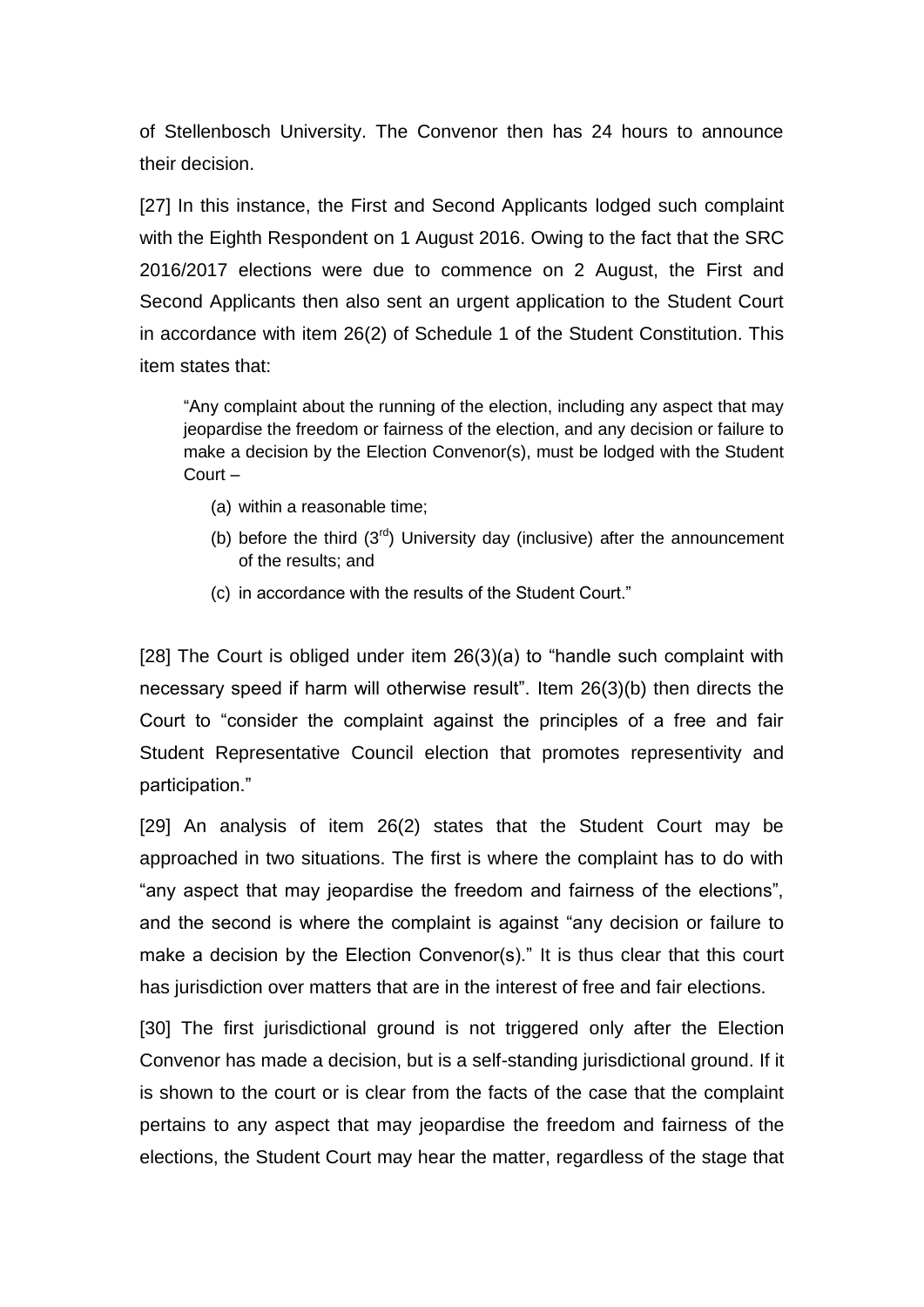a complaint with the convenor is at. Even though the Eighth Respondent was not afforded a full twenty-four hours in which to conduct an investigation in terms of item 26(1) of Schedule 1 of the Student Constitution.

[31] The written and oral submissions made by the Applicants dealt with issues that are in their very nature against the freedom and the fairness of the election. Therefore, this Court is of the view that it does have jurisdiction over this matter.

#### *Audi alteram partem*

[32] The phrase *audi alteram partem* (which can be translated from Latin to mean "let the other side be heard as well") is the principle that no person should be judged without a fair hearing in which each party is given the opportunity to respond to evidence against them.

[33] The rule of *audi alteram partem* exists to ensure that proceedings do not unfairly disadvantage a party against whom claims are brought or evidence led. It is the belief of this Court that a "fair hearing" must under the circumstances of this case be interpreted in line with rules of natural justice to mean "having had a fair chance to be heard and make submissions". If this were not so, then a party who simply refused to appear before a court on more than one occasion would be guaranteed an outcome in their favour. Applicants 1 to 3 should not be denied an opportunity to have their side heard at Student Court simply because Respondents 1 to 7 refrained from attending the hearings on both 1 and 16 August.

[34] The urgent first hearing held on 1 August 2016 at 16:00 gave rise to the interim order. The purpose of the interim order handed down was to afford this Court an opportunity to be presented with detailed facts of the case. The Student Court has gone to great lengths to ensure the presence of all parties at a subsequent hearing. All of the parties cited in this matter were informed of the return date for this matter via e-mail on Wednesday, 10 August at 15:00.

[35] At 11:24 on the return date, the Student Court received an e-mail from the legal advisers of Respondents  $1 - 7$  stating that "[their] clients [would] not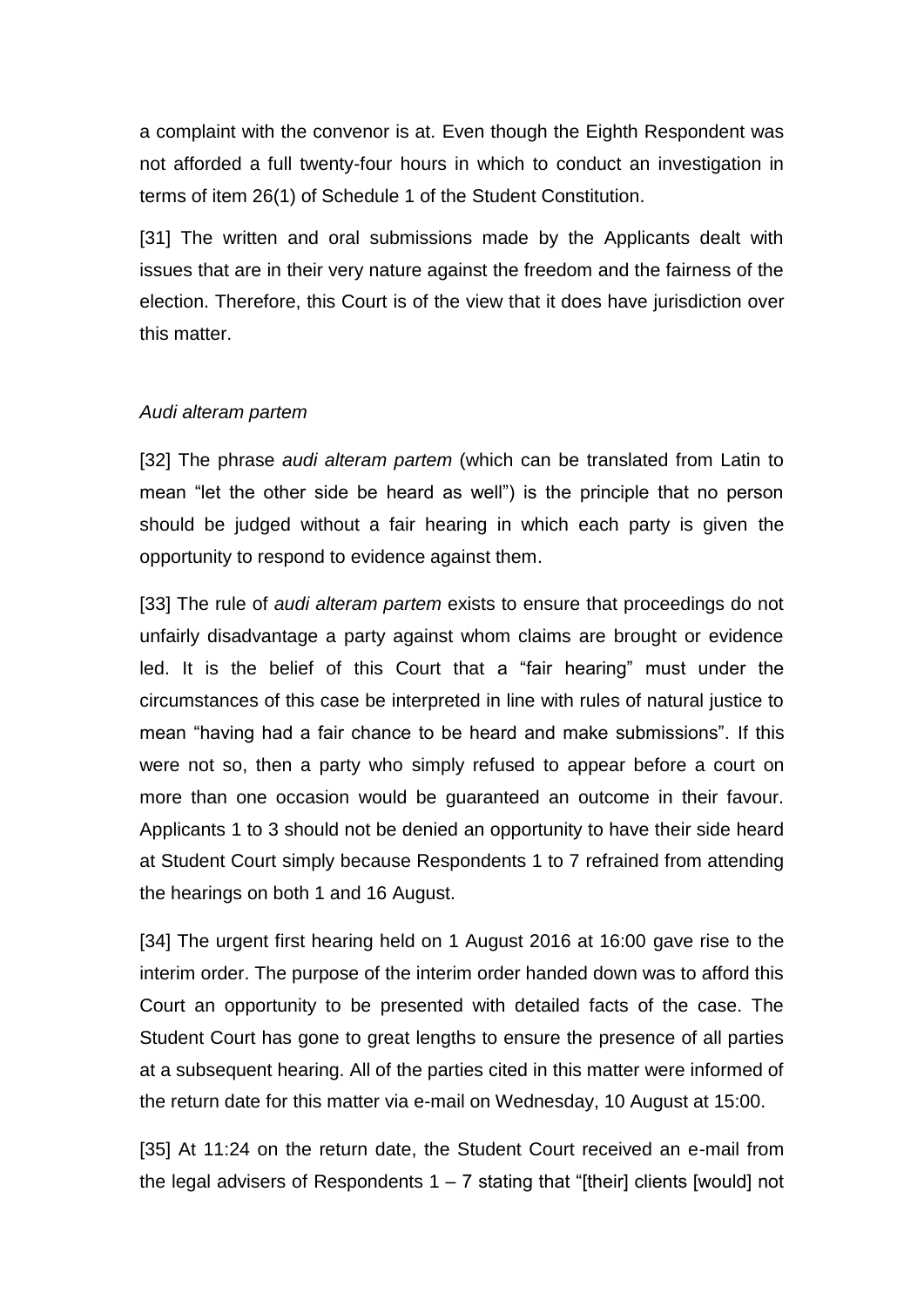afford these unlawful proceedings any semblance of legitimacy by attending the further 'hearing' [that] afternoon". The consequent postponement of the return date to 16 August at 17:15 served the very important purpose of enabling the Court to hear Respondents 1 to 7.

[36] To have postponed proceedings beyond 16 August would have delayed a final order from this Court even further, and would thus have been disadvantageous to all candidates in the SRC 2016/2017 elections. It is important to note that the very existence of this administrative tribunal centres on hearing university-related procedural disputes and providing relief, as seen in Chapter 5 of the Student Constitution.

# **FINDING OF THE STUDENT COURT ON 16 AUGUST 2016**

# *Contravention of election rules prior to the interim order of this Court*

[37] In their Founding Papers, on which the Applicants relied in the hearing held on 1 August, Applicants 1 and 2 brought to the attention of the Student Court the fact that Respondents 1 to 7 had allegedly contravened election rules relating to campaigning in the Neelsie, campaign posters, and failure to attend caucus events. There was also evidence brought before this Court to show that monetary limits placed on candidates' individual campaigns were exceeded. The Intervening Applicant presented evidence to this Court in connection with further allegations that, firstly, the erection of posters for the election campaigns for Respondents 1 to 7 had contravened municipal regulations and that, secondly, the cost of the posters had exceeded the monetary limits placed on campaigns. The Eighth Respondent (the Election Convenor) confirmed the allegations summarised below.

# (i) Campaigning in the Neelsie

[38] On the afternoon of 19 July 2016, a campaigning event for AfriForum took place in the Neelsie Student Centre. It included a band, advertisements on the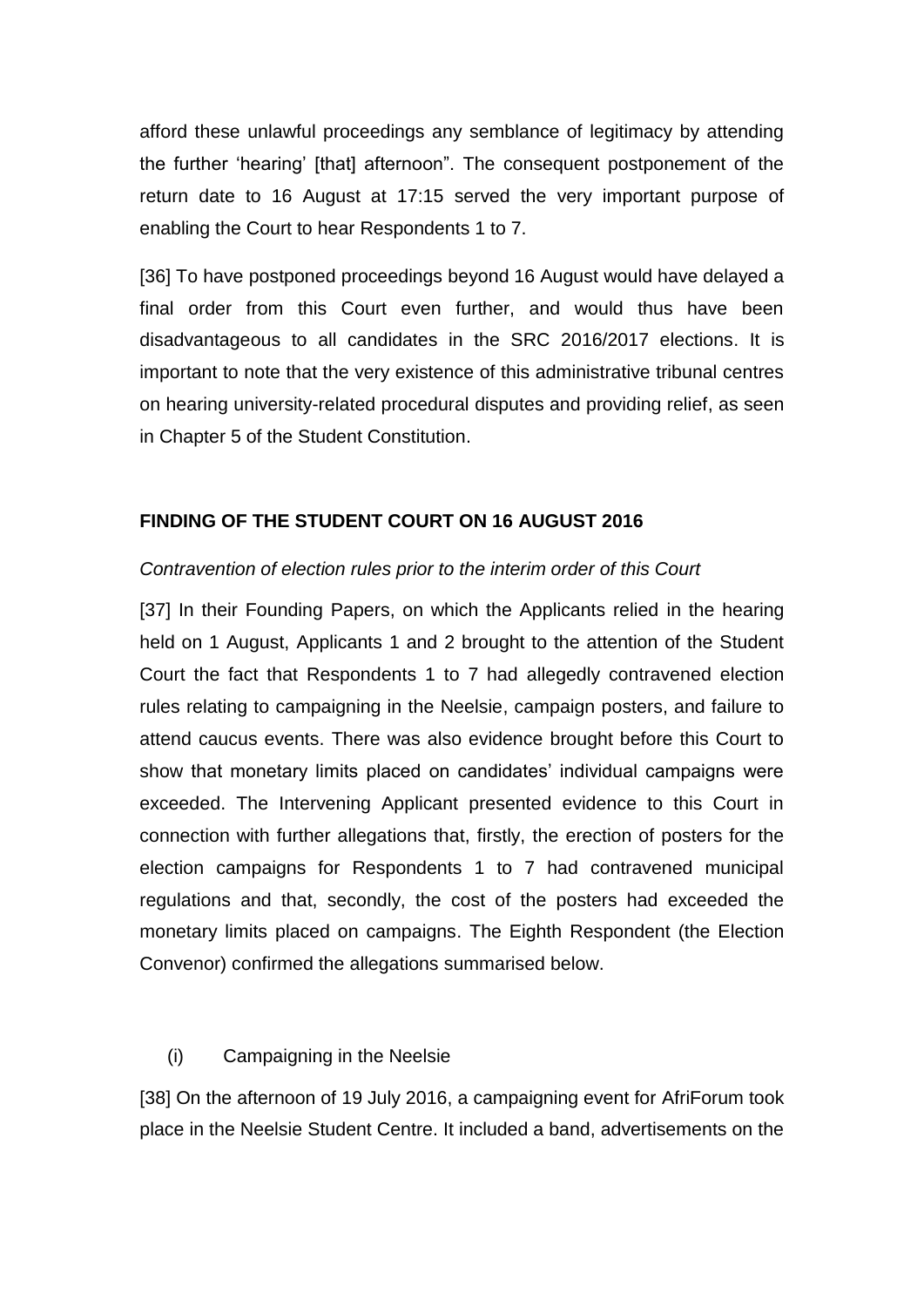screen in the centre of the Neelsie, and bursary offers. At least one of the advertisements on the big screen was a call to vote for AfriForum.

[39] A complaint was lodged that evening, which included allegations that Respondents 1 to 7 had broken the rule regarding their candidature by announcing in the Neelsie that they would be running in the SRC 2016/2017 elections. The complaint also stated that Respondents 1 to 7 had contravened election rules relating to budgets, as the event alone had cost in excess of R3 000.

[40] The Applicants submitted in their founding papers that a nexus was created between the individual candidates and AfriForum by linking the AfriForum website with names of the candidates.

[41] This event could be seen as a campaigning event, and one which would have cost over R4 000, according to the 2016 Rates for Promotions in the Neelsie Student Centre, as presented to the court as documentary evidence.

[42] The Eighth Respondent reacted to this complaint by issuing a warning, and included in his reasons for not taking more drastic measures the fact that AfriForum did not mention any student campaign directly and rather that general voter encouragement had taken place. The Eighth Respondent did, however, acknowledge that "students who stand under the umbrella of AfriForum [had] a slight advantage in terms of marketing."

[43] This court accepts that the EC's remedy, the warning, was just under the circumstances. This decision is based on the facts that was before the EC at that point in time and is not evaluated *ex post facto*.

[44] However, the Eighth Respondent put to the Court at the hearing on 16 August that a meeting was held to address financing of election campaigns by external parties subsequent to the abovementioned event in the Neelsie. That specific meeting was attended by all candidates, including Respondents 1 to 7. In this meeting, it was agreed upon by candidates, including Respondents 1 to 7, that costs of campaigning had to be absorbed by candidates themselves and not by political institutions or other external parties.

(ii) Campaign posters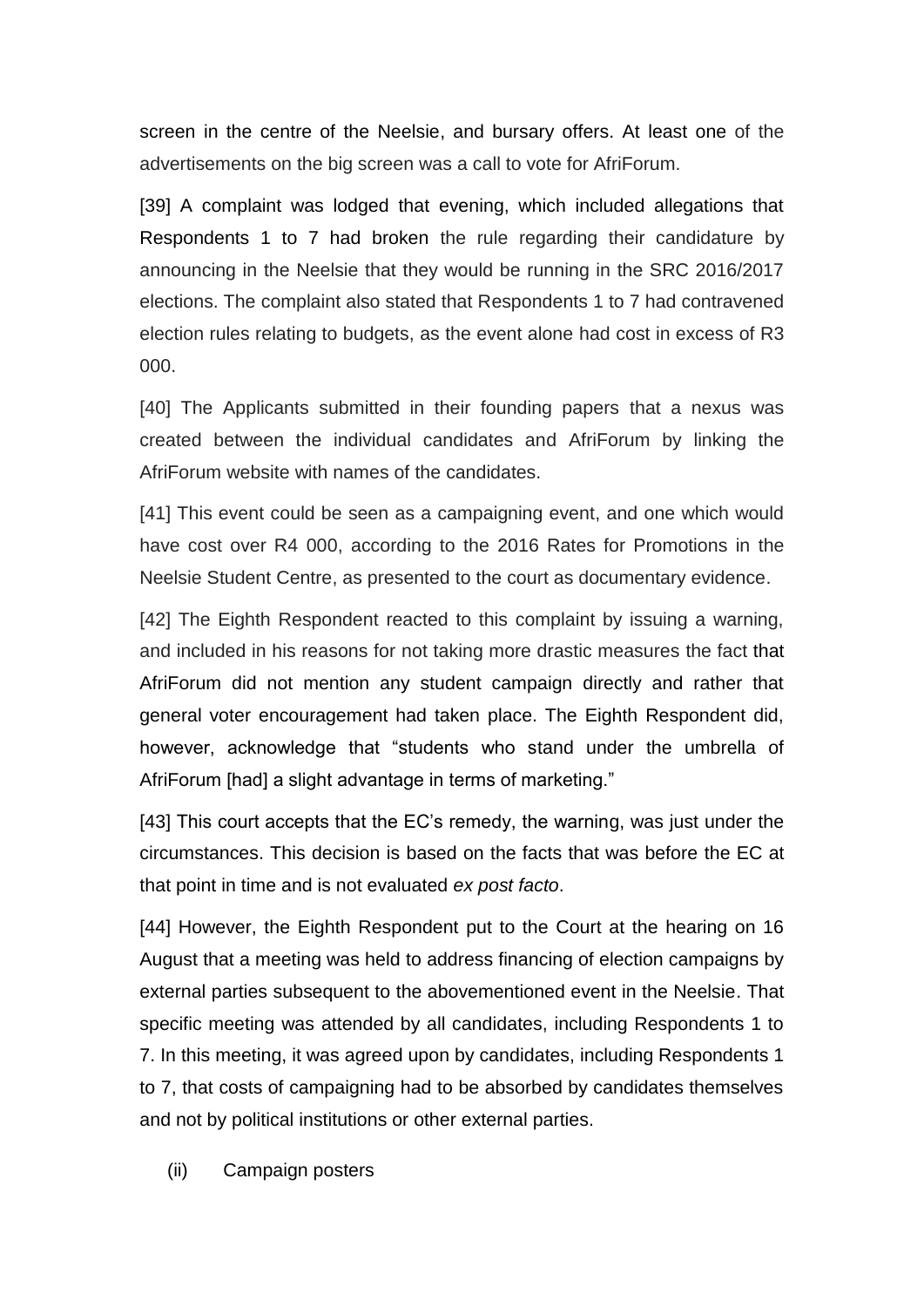[45] The Applicants substantiated allegations with photographic evidence that posters had been put up on campus on the evening of 31 July 2016 and that, owing to the combined cost of materials used, the high quality of the print of the posters and the transport used to complete the task of distribution, this endeavour would more likely than not have exceeded the allocated budget for campaigning agreed to by all candidates and the Election Convenor (R650 per candidate) in terms of item 22(2) of Schedule 1 of the Student Constitution.

[46] Although evidence was presented to the Court that the majority of these posters depicted Respondents 1 to 7, there were also posters put up on 31 July that simply sent out a generic call to vote for AfriForum candidates. All of these posters were displayed on campus after both the warning issued by the Eighth Respondent and the agreement by all candidates, including Respondents 1 to 7, that campaigning costs were to be absorbed by candidates themselves and restricted to R650.

[47] The rules of the Election Convenor, which gain their power from section 22 of schedule 1 of the SC, state that:

"The Election Committee and prospective candidates (including the SRC Election Convenors) are responsible for the photography, design and distribution of all marketing posters. The candidate will be allowed to choose one of the photos that will be taken by the professional photographer, for his/her campaign posters. No other posters will be allowed."

[48] Over and above the breach of the agreed budget limit, the use of posters that do not feature the photograph by the stipulated professional photographer are not permitted. Posters featuring additional graphic designs are also not permitted and evidence presented to the Student Court showed that some of the abovementioned posters included graphic designs. This Court is convinced that, on a balance of probabilities, the campaign posters of Respondents 1 to 7 exceeded the allocated budget for campaigning and contravened the election rules.

[49] It was also brought to this Court's attention, by the intervening Applicant, that no permission was granted by the Stellenbosch Municipality for the erection of these posters on campus, rendering the posters illegal in terms of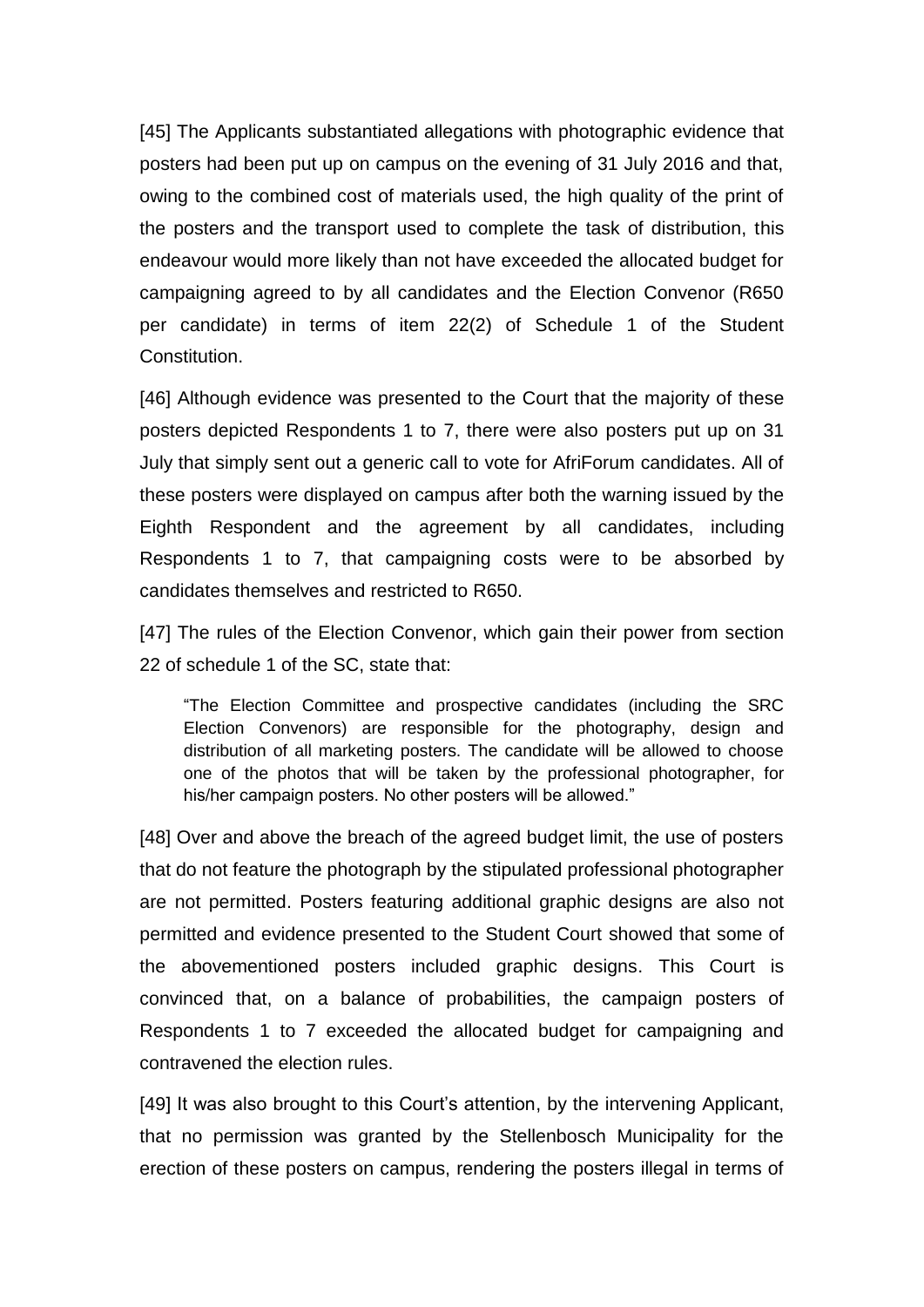municipal regulations. Furthermore, posters that were found by this court to have contravened election rules in its interim order were not removed within the time limit set by this Court. This *prima facie* constitutes an unfair advantage for Respondents 1 to 7 in the SRC 2016/2017 elections, especially as the elections were originally scheduled to commence on 2 August 2016.

# (iii) Irregularity of attendance at caucus events

[50] In terms of the rules of the Election Convenor, all caucus events are compulsory for SRC candidates. However, it was the submission of the Second Applicant that, as at 1 August, the First and Fifth Respondents had both failed to attend all of the caucus meetings, whereas the Third Respondent had not attended any. The Eighth Respondent accepted these absences in good faith and acknowledged that there was no procedure to follow up on candidates' absence from caucus events, nor were there any consequences for non-attendance.

[51] Caucuses are an opportunity for SRC candidates to present themselves to campus and to answer questions posed to them, and are a vital aspect of transparent, democratic, participatory and accountable student governance. In light of the importance of this element to candidates' campaigns, it is viewed by this Court as a considerable irregularity in the SRC 2016/2017 election process that any candidate's absence at caucus events be permitted without valid reasons.

[52] The allegation of irregularity of attendance at caucus events is mentioned here to substantiate the finding of this Court that the SRC 2016/2017 election procedures have been tainted and should start *de novo*. This allegation has not, however, played a role in this Court's decision to disqualify Respondents 1 to 7 from SRC 2016/2017 elections.

# *Contravention of election rules subsequent to the interim order of this Court*

[53] In the Applicants' response to the Election Convenor's report, which was submitted by the Applicants in preparation for the hearing held on 16 August,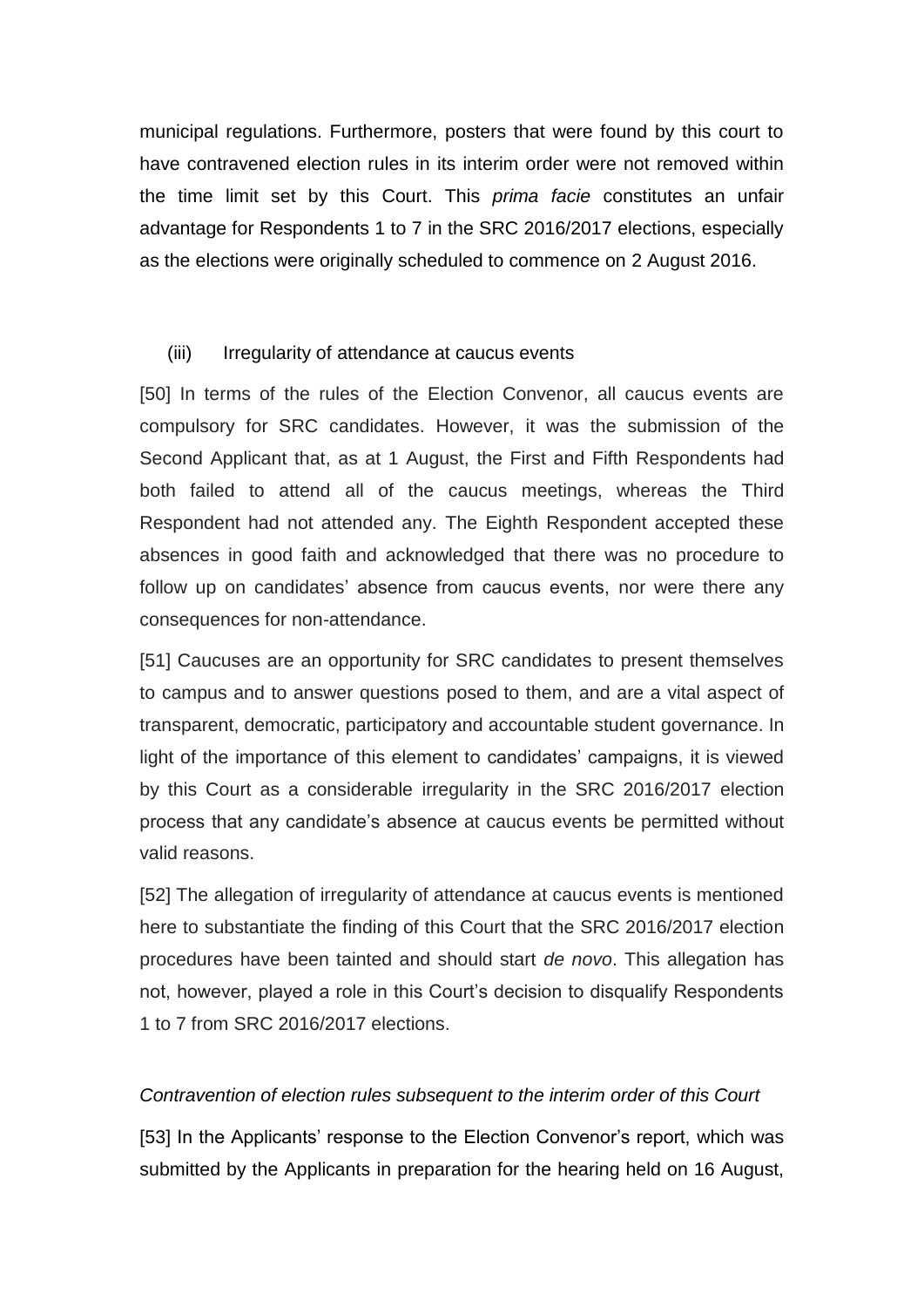it was brought to the attention of the Student Court that Respondents 1 to 7 seemed to have contravened certain further election rules after the interim order had been handed down. The Eighth Respondent (the Election Convenor) confirmed the allegations summarised below.

#### (i) Insults to the Rector's Management Team

[54] On 2 August 2016, members of AfriForum distributed a pamphlet on the Stellenbosch University campus. The pamphlets featured an illustration of Stellenbosch University Rector Professor Wim de Villiers's head appearing on the end of a tube labelled "Wimpie kondensmelk". He is depicted regurgitating the contents of the tube. A man personifies the student movement 'Open Stellenbosch'. The vomitus being discharged by the Rector's head is seen to progress directly into the mouth of the personification, whose hand appears to be squeezing the vomitus from the bottle. The text proceeds as follows:

"Wimpie is unwilling. Wimpie is a naughty little boy. Wimpie doesn't want Afrikaans friends playing at Maties. Wimpie only wants to be friends with OpenStellenbosch. Solution? Come share in the sweet taste of victory: Vote AfriForum! […]"

[55] The Electoral Code of Conduct, which applies to all students, grants candidates the right to, *inter alia*, "distribute the election and campaign materials designed and provided by the convenors." The Applicants maintained that this rule has been contravened.

[56] Over and above this, the rules state that "[m]arketing may not be discriminatory or derogatory towards other candidates, any existing student body or university organ." According to the Applicants, the Rector's Management Team is the highest management university organ, and the Rector is at its head. It was the submission of the Applicants that the graphic display of the Rector retching into a man's mouth is clearly derogatory. According to the Applicants, the Rector is placed in a compromising position that denigrates his authority, and is referred to in the diminutive as "Wimpie".

[57] This Court is convinced that a sufficient nexus exists between the election campaigns of Respondents 1 to 7 and the distribution of the publication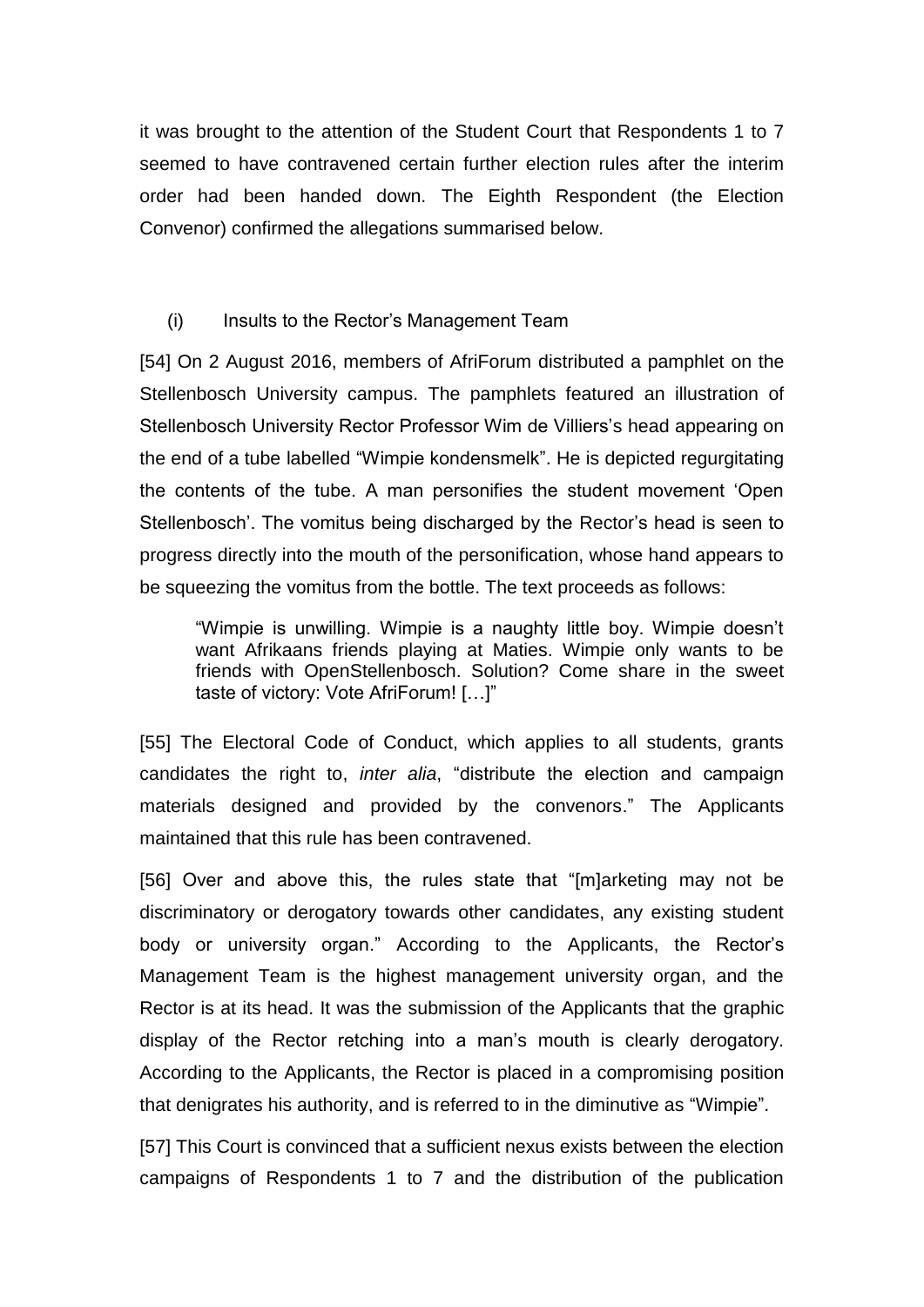containing to the cartoon of the Rector. However, it is not within the jurisdiction of this court to make a finding on whether or not these marketing materials are "discriminatory or derogatory" as it constitutes a substantive issue.

# (ii) Failure to remove contraband posters

[58] The interim order handed down by this Court ruled in paragraph 9 that all SRC election campaign posters not satisfying the requirements prescribed by the election rules had to be removed by 17:00 on Tuesday, 2 August 2016.

[59] Evidence was submitted to the Court by Applicants 1 to 3 as proof that at 18:11 on Tuesday, 2 August, many of the posters remained. Note is taken of the fact that even by 6 August the bulk of the posters had not been removed.

[60] The Electoral Code of Conduct grants candidates the right to, *inter alia*, "distribute the election and campaign materials designed and provided by the convenors" and to "put up the posters designed and provided by the convenors". In addition, the rules section declares that:

"The Election Committee and prospective candidates (including the SRC Election Convenors) are responsible for the photography, design and distribution of all marketing posters. The candidate will be allowed to choose one of the photos that will be taken by the professional photographer, for his/her campaign posters. No other posters will be allowed".

[61] The Student Constitution stipulates in item 22(1) of Schedule 1 that "[c]andidates may campaign in any way that does not violate the law." The Electoral Code of Conduct furthermore grants candidates the right to "conduct election campaigns in all legal ways". Due to the fact that the Stellenbosch Municipality stated in writing that it had neither received any application from respondents 1-7 nor AfriForum to put posters up on campus, this Court finds that the posters are thus illegal in terms of municipal regulations.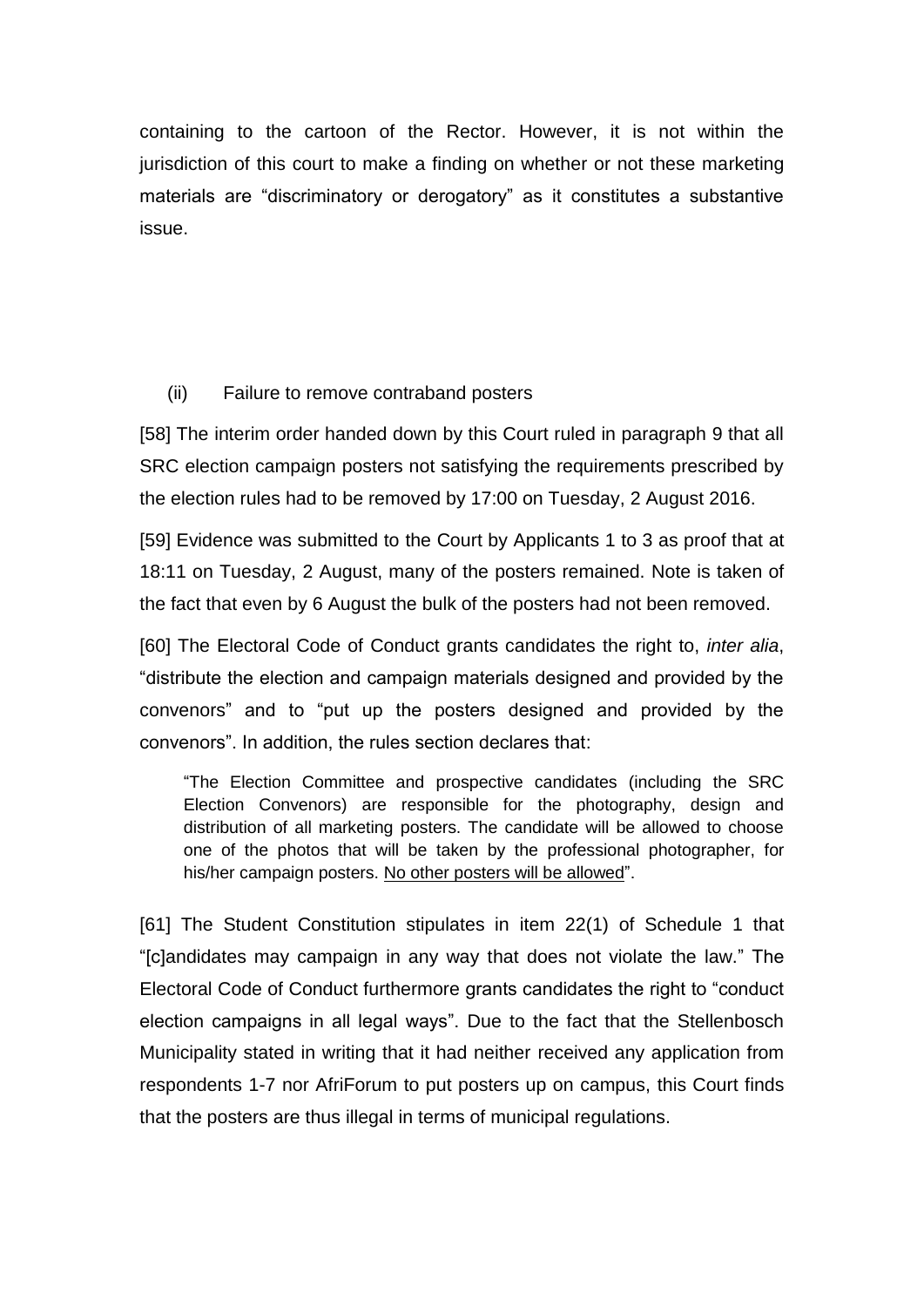#### (iii) Continued campaigning

[62] Following the interim order of this Court, evidence was submitted to the Student Court that the Respondents' campaigning continued. This included dressing in the green overalls and handing out sweets, Frisbees, publications ("KampusKreet") and roses. In addition, the LED screen in the Neelsie continued to be used. This again calls into question the total cost expended by Respondents 1 to 7 on their campaigns.

[63] In consideration of the evidence presented to support these allegations, it was not proved to this Court that Respondents 1 to 7 personally engaged in the specified campaigning activities of AfriForum. Even if the aforementioned respondents did not partake in this campaigning endeavour, the nexus between the said respondents and AfriForm is sufficiently strong to constitute a breach of this Court's interim order. By marketing AfriForum and encouraging students to vote for candidates linked to the organisation, a nexus is established in terms of which respondents 1 to 7 draw considerable benefit.

# *Effect of all of the abovementioned contraventions of election rules*

[64] It is important to note that the effect of the abovementioned contraventions of election rules by Respondents 1 to 7 pertaining to campaign posters cannot be undone. These contraventions, in conjunction with irregularity of attendance at caucus events, have thus tainted the SRC 2016/2017 election process. It is also clear to this Court that, by continuing their election campaigns even after the interim order was handed down, Respondents 1 to 7 gained unfair advantage over the other candidates whose campaigns were halted.

# **IN CONCLUSION**

[65] The outcome of the interim judgment was dependent on the findings of the Eighth Respondent in his report. The report offered the Student Court no guidance and showed no engagement with SRC candidates or their compliance with the SRC election rules. The interim order of the Student Court stated in paragraph 10 that: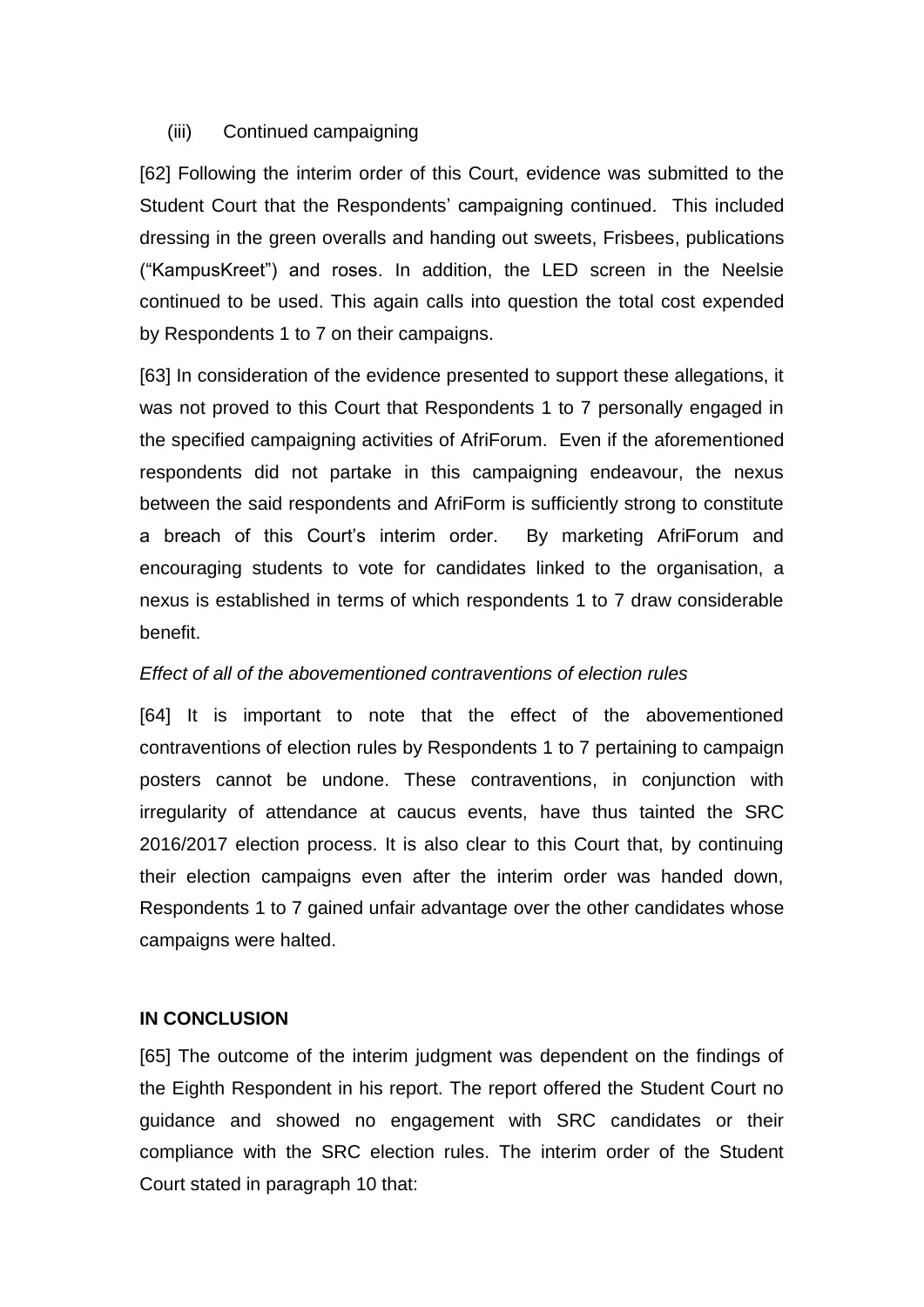"Non-compliance with this interim order will result in the Court invoking section 26(3)(d)(iv) of the Student Constitution, with the implication that the election process as a whole will be invalidated."

[66] This Court is convinced that none of the conditions contained in paragraph 8 of the interim order were met: no investigation into the compliance of Respondents 1 – 8 with Schedule 1 of the Student Constitution was conducted by the Eighth Respondent, neither was a formal report submitted to the Student Court pertaining to, *inter alia*, campaign posters, electioneering, monetary limits and attendance of caucuses, and compliance with the Election Rules.

[67] After the meeting with the Eighth Respondent at which SRC 2016/2017 candidates agreed that the R650 permissible for campaigning could only be absorbed by candidates themselves, and less than forty-eight hours before the SRC elections were set to commence, a significant number of posters appeared on the Stellenbosch University campus. These posters not only connected Respondents 1 to 7 with AfriForum in their campaigns as candidates of the 2016/2017 SRC elections, but also did not adhere to specifications prescribed by election rules, and also more likely than not exceeded the campaign budgets of Respondents 1 to 7. As neither AfriForum nor respondents 1 to 7 applied to the Stellenbosch Municipality for these posters to be erected on campus, the posters were also illegal.

[68] Paragraph 9 of the interim order of this court, which ordered that all SRC election campaign posters not satisfying the requirements of the election rules had to be removed by 17:00 on 2 August 2016, was not complied with, and Respondents 1 to 7 benefited from continued campaigns in breach of order of this Court when their fellow SRC candidates had halted theirs. This was most unfair towards the other SRC candidates.

[69] It has thus been proved to this Court that, on a balance of probabilities, that there were contraventions of election rules by Respondents 1 to 7, which have all been discussed above. These contraventions, along with the irregularity of attendance at caucus events, constitute irregularities that have